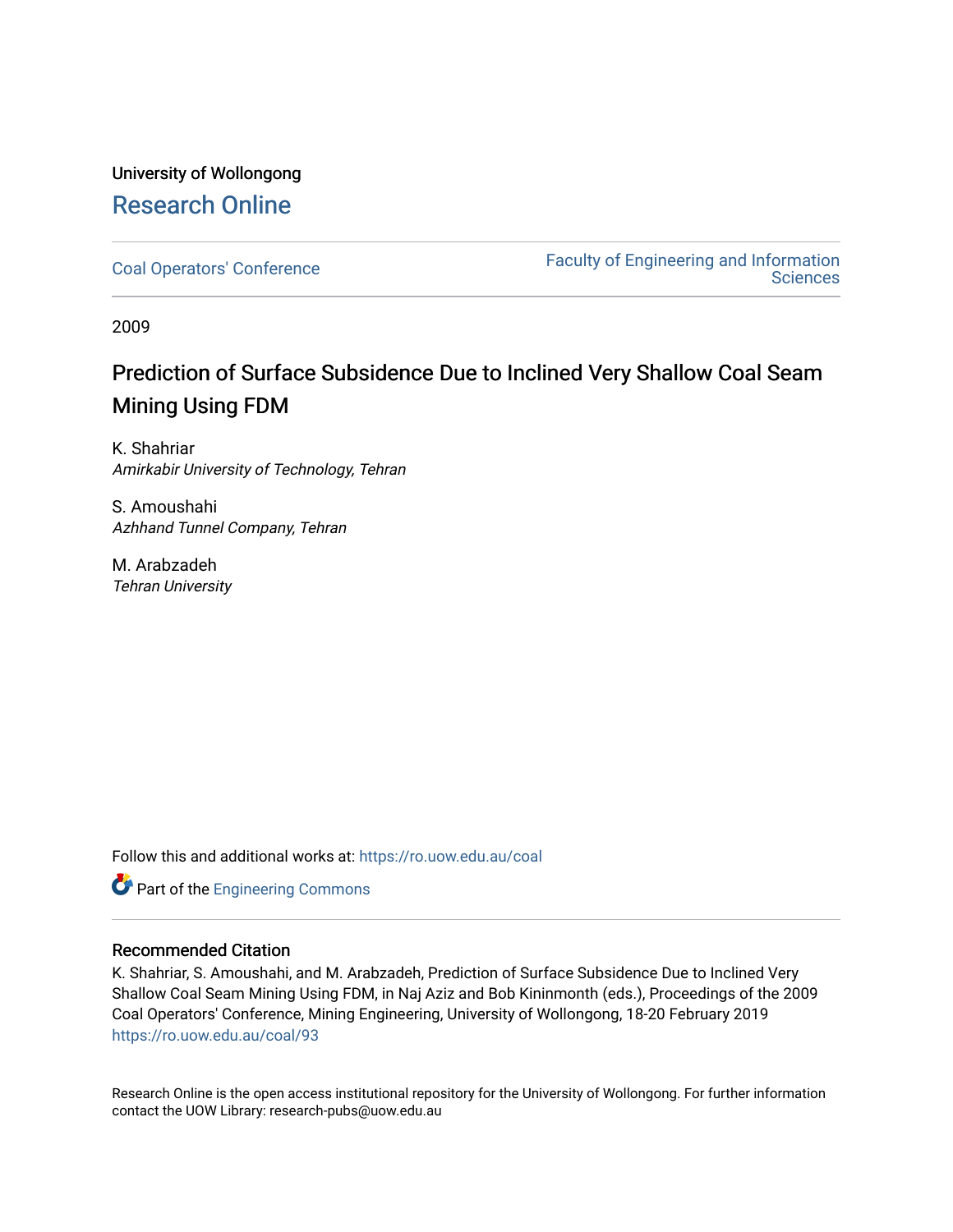# **PREDICTION OF SURFACE SUBSIDENCE DUE TO INCLINED VERY SHALLOW COAL SEAM MINING USING FDM**

# **Kourosh Shahriar 1, Sina Amoushahi 2 and Mohammad Arabzadeh<sup>3</sup>**

*ABSTRACT:* Surface subsidence as an inevitable consequence of underground mining can cause problems for the environment and surface structures. Subsidence due to mining two shallow panels from an inclined coal seam  $C_1$  of the Parvadeh (Tabas) coalfield, located in the eastern part of Iran, was predicted by finite difference method (FDM) using  $F LAC^{3D}$  software. The predicted subsidence profiles were compared favourably with both the measured values as well as the profile functions method. Using the parametric analysis, the position of maximum subsidence area was predicted over the panel rise side, which was completely in contrast with deep coal seam mining. The range of critical width to depth ratio (W/H) for both panels was determined between 1.0 and 1.4.

## **INTRODUCTION**

Longwall mining of coal seams causes the formation of subsidence troughs which lead to a range of damages to the environment and surface structures. In order to protect the environment and structures from these damages, relatively accurate subsidence prediction is essential. The shape of subsidence trough due to horizontal coal seam mining is symmetric, whereas it is asymmetric for inclined ones. Most of the research on this subject has been validated for deep panels, while subsidence prediction for shallow and very shallow coal seams has not been given adequate attention. The position of maximum possible subsidence point  $(S<sub>max</sub>)$  due to inclined deep seam mining shifts toward the panel dip side as illustrated in Figure 1 (Peng, 1992; Whittaker and Reddish, 1989).

Surface subsidence can be final (static), dynamic (progressive) and creep (delay or time-dependent). The final subsidence trough is that which exists long after the mining has been completed and its magnitude and shape are quite different from the dynamic subsidence trough formed during the face moving. For longwall coal mining, creep subsidence in fairly short time (4 to 12 months) will be completed and its magnitude is between three to five per cent of maximum subsidence. This period becomes even shorter with decreasing depth (Peng, 1992). In this study, creep subsidence will be neglected with a good approximation due to very shallow depth of objective panels (below 50 m).



#### **Figure 1 - Strata movements in inclined deep seam mining (Whittaker and Reddish, 1989)**

There are three types of subsidence trough, ie; subcritical, critical and supercritical, depending on the width to depth ratio (W/H) of the opening. In subcritical conditions, subsidence does not reach to full development or maximum possible subsidence  $(S_{\text{max}})$ . When both the width and length of the opening have increased to critical conditions, subsidence reaches the maximum possible value. Thereafter, though both the width and length of the opening continue to increase, the maximum possible subsidence (S<sub>max</sub>) does not increase, but spreads laterally into an area (Peng, 1992; Whittaker and Reddish, 1989).

 $\overline{a}$ *<sup>1</sup> Professor, Department of Mining and Metallurgical Engineering, Amirkabir University of Technology, Tehran, Iran. 2 MSc of Mining Engineering, Azhhand Tunnel Company, Tehran, Iran.* 

<sup>&</sup>lt;sup>3</sup> MSc of Mining Engineering, School of Mining Engineering, Tehran University, Iran.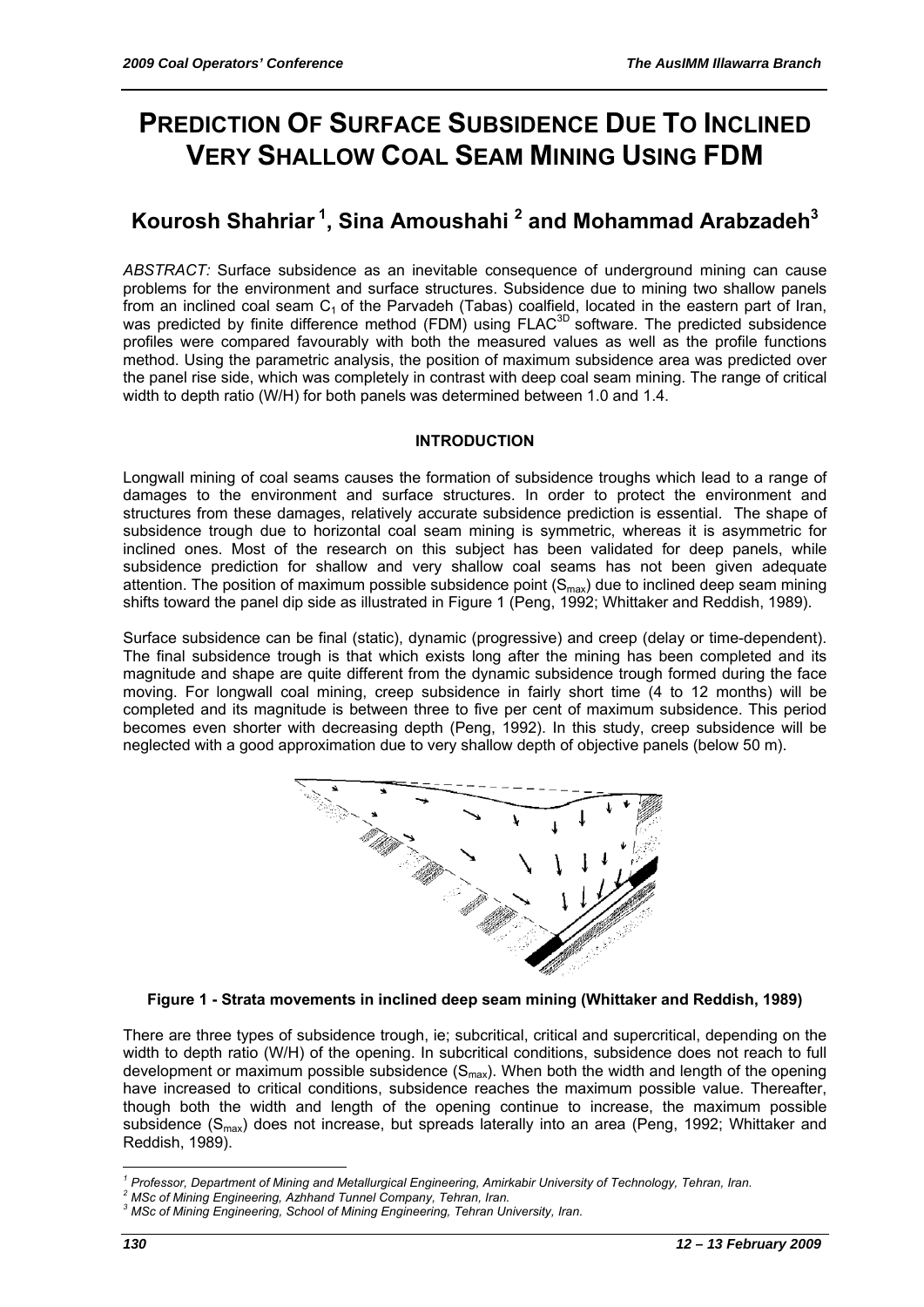In this paper, a 3D numerical model of the panel No 28 located at Madanjou coal mine is developed using FLAC<sup>3D</sup> code (Itasca, 2002) which is based on finite difference method (FDM). Then subsidence due to inclined shallow coal seam mining is predicted and compared to profile function developed by Asadi, Shahriar and Goshtasbi (2004) for this coalfield. The proposed numerical model is validated in another coal mine of Parvadeh coalfield (Negin coal mine).

#### **SUBSIDENCE PREDICTION METHODS**

Controlling measures in surface subsidence can be considered in three stages including prediction, prevention and protection. The accuracy of subsidence prediction greatly influences the effectiveness of preventative and protective measures (Afsari Nejad, 1999).

Subsidence prediction methods can be categorised into empirical methods (SEH graphical method, profile and influence functions), physical models and numerical methods (National Coal Board, 1975; Alejano, Ramirez-Orangemen and Taboada, 1999; Whittaker and Reddish, 1989).

Empirical methods are designed based on a large number of field measurements. Profile functions are based on a curve fitting procedure that uses a mathematical function to match the measured subsidence profile. When this mathematical function is established by use of actual field data then it can be used for the future prediction of surface subsidence in the mining area (Peng, 1992; Whittaker and Reddish, 1989). Asadi, Shahriar and Goshtasbi (2004) and Asadi et al (2005) developed some profile functions for Parvadeh coalfield (Table 1) which will be compared with numerical method obtained in this paper. Influence functions are based on superposition principle and are suitable only for supercritical conditions (Peng, 1992; Whittaker and Reddish, 1989).

Physical models are helpful for understanding the subsidence mechanism, but are not a good tool for estimating displacements (Alejano, Ramirez-Oyanguren and Taboada, 1999). Numerical methods are different from the other methods in that both the geological and geotechnical aspects of the mine working can be taken into account. Among numerical techniques, FDM is the most suitable method for solving highly nonlinear and large strain problems like subsidence phenomena. Therefore the code  $F L AC^{3D}$  which is based on FDM and explicit solution technique was chosen for simulating the subsidence in this study.

The application of numerical methods to real cases has to be accompanied by three processes: calibration of real data, validation and sensitivity analysis (Alvarez Fernandez et al, 2005).

#### **MADANJOU COAL MINE**

Madanjou coal mine is a part of Parvadeh 3 coalfield which is located at the south of Tabas city, Yazd province, Iran. Panel No 28 of Madanjou coal mine is selected in order to simulate the subsidence. Geometry and characteristics of this panel are shown at Table 2. Geological column and geomechanical properties of coal seam and surrounding strata are presented in Figure 2 and Table 3 respectively.

#### **SUBSIDENCE SIMULATION**

Modelling was carried out with FLAC<sup>3D</sup> code (Itasca, 2002) which is based on finite difference method and it was performed in following five steps:

- 1. Determination of boundaries, material behaviour model and material properties.
- 2. Formation of the model geometry and meshing.
- 3. Determination of the boundary and initial conditions; Initial running of the program and monitoring of the model response.
- 4. Re-evaluation of the model and necessary modifications.
- 5. Interpretation of the results.

In order to avoid disturbance at boundaries and considering the face length of 60 m according to Table 2, a block with dimensions of  $x=350$  m,  $y=200$  m and  $z=160$  m was selected as the initial geometry (Figure 3).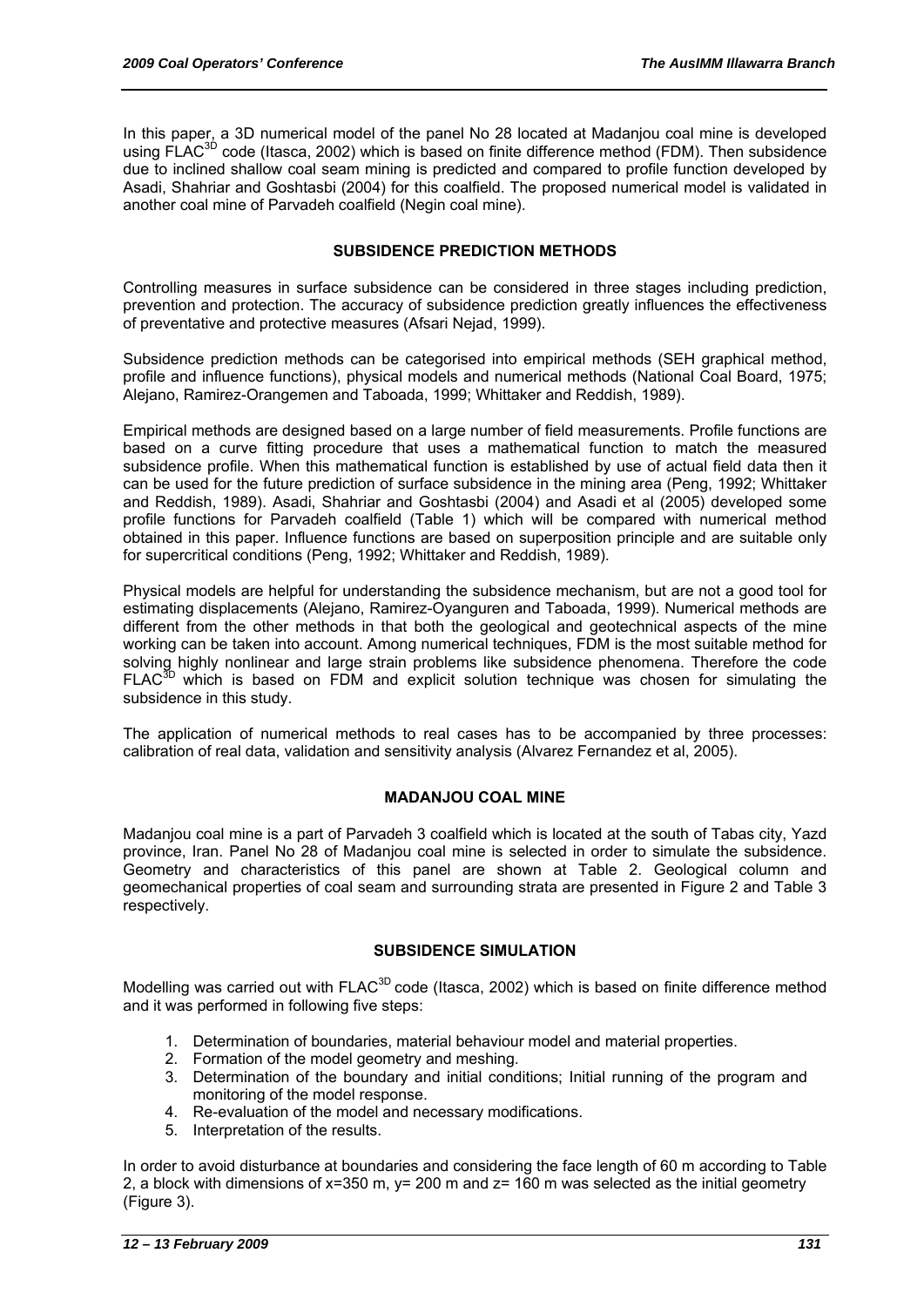#### **Table 1 - Profile functions developed for Parvadeh coalfields by Asadi, Shahriar and Goshtasbi (2004) and Asadi et al (2005)**

| Location              | Developed profile function                                                                                                  |
|-----------------------|-----------------------------------------------------------------------------------------------------------------------------|
| Madanjou coal<br>mine | $S(x) = -0.798 \left[ ce^{-1.9 \left[\frac{-x}{19.15}\right]^{2.1}} + de^{-1.75 \left[\frac{x}{31.6}\right]^{2.2}} \right]$ |
| Negin coal mine       | $S(x) = -0.7457 \left[ ce^{-8.8 \left[\frac{-x}{60}\right]^{2.17}} + de^{-7.4 \left[\frac{x}{100}\right]^{2.11}} \right]$   |

### **Table 2 - Geometry of panel No 28 in Madanjou coal mine**

| face length                    | 60 m                                         |
|--------------------------------|----------------------------------------------|
| dip angle of coal seam         | 20°                                          |
| dip side depth                 | 28 m                                         |
| rise side depth                | 7 m                                          |
| average depth                  | $17-18$ m                                    |
| extracted $C_1$ seam<br>height | 1 <sub>m</sub>                               |
| mining method                  | unmechanised shortwall mining with<br>caving |
| direction of mining            | along the strike                             |

It has been found that the elasto-plastic constitutive models are the most suitable ones for the simulation of surface subsidence (Peng, 1992; Whittaker and Reddish, 1989; Alejano, Ramirez-Oyanguren and Taboada, 1999; Afsari Nejad, 1999). The elastic models underestimate the maximum subsidence  $(S_{max})$  and mislead the position of maximum subsidence point. Therefore, the elastoplastic Mohr-Coloumb behaviour model was chosen for simulating the surface subsidence. It is pointed out that the correct determination of S<sub>max</sub> position is very important in inclined seams. In flat seams, the position of  $S<sub>max</sub>$  locates over the panel center but in inclined deep seams, this point shifts toward dip side of the working (Whittaker and Reddish, 1989).

|  |  |  | Table 3 - Laboratory properties of coal seam and surrounding rocks in Madanjou coal mine |  |
|--|--|--|------------------------------------------------------------------------------------------|--|
|--|--|--|------------------------------------------------------------------------------------------|--|

| Formation          | Densit<br>(kg/m <sup>3</sup> ) | Poisson'<br>s ratio | Cohesio<br>n(MPa) | Internal friction<br>angle (degree) | Modulus of<br>elasticity (GPa) |
|--------------------|--------------------------------|---------------------|-------------------|-------------------------------------|--------------------------------|
| coal seam          | 1500                           | 0.26                | 0.4               | 22                                  | 0.7                            |
| roof sandstone     | 2700                           | 0.32                | 5.1               | 38                                  | 4                              |
| roof siltstone     | 2700                           | 0.31                | 2.1               | 30                                  | 2.2                            |
| floor<br>sandstone | 2700                           | 0.31                | 3                 | 35                                  | 3.6                            |
| floor siltstone    | 2700                           | 0.31                | 1.2               | 28                                  | 1.6                            |
| floor shale        | 2000                           | 0.26                | 0.5               | 25                                  | 0.8                            |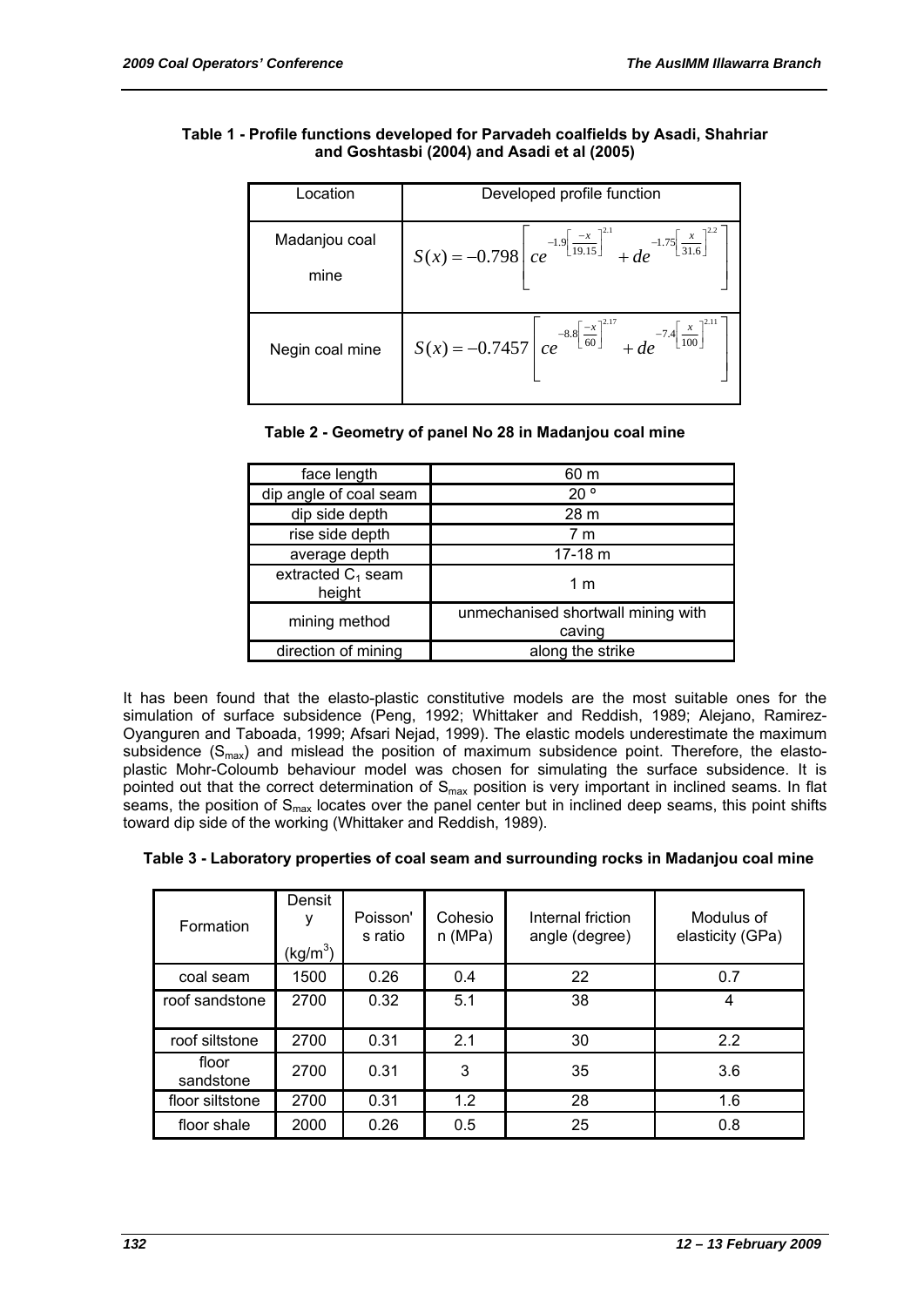





**Figure 3 - Model boundaries** 

#### **Assessment of input parameters**

The results of numerical modelling are very sensitive to input parameters. Different methodologies are available in order to achieve them. The concept of reduction factor (RF) has been used successfully by several researchers especially in subsidence problems (Peng, 1992; Alejano, Ramirez-Oyanguren and Taboada, 1999 ; Afsari Nejad, 1999).

Different models are based on different assumptions and may account for different factors, so that rules for deriving parameters for one model may not be valid for another model. For example, one model may be purely elastic and use a Young's modulus that best reflects the rock failure that may occur. The rule to obtain this value from measurements would not be valid in a model that did account for rock failure. Thus, parameter selection for a model requires significant calibration work and experience with that model before there can be confidence in its prediction (Kelly, Luo and Craig, 2002).

Input parameters are classified into stiffness (deformability) and strength parameters. Deformability parameters consist of modulus of deformation (E) and Poisson's ratio. Experiences have shown that Poisson's ratio is little affected by size and does not change appreciably with rock mass scale effects. Therefore in this study, in situ magnitudes of this parameter are approximated equivalent to laboratory ones.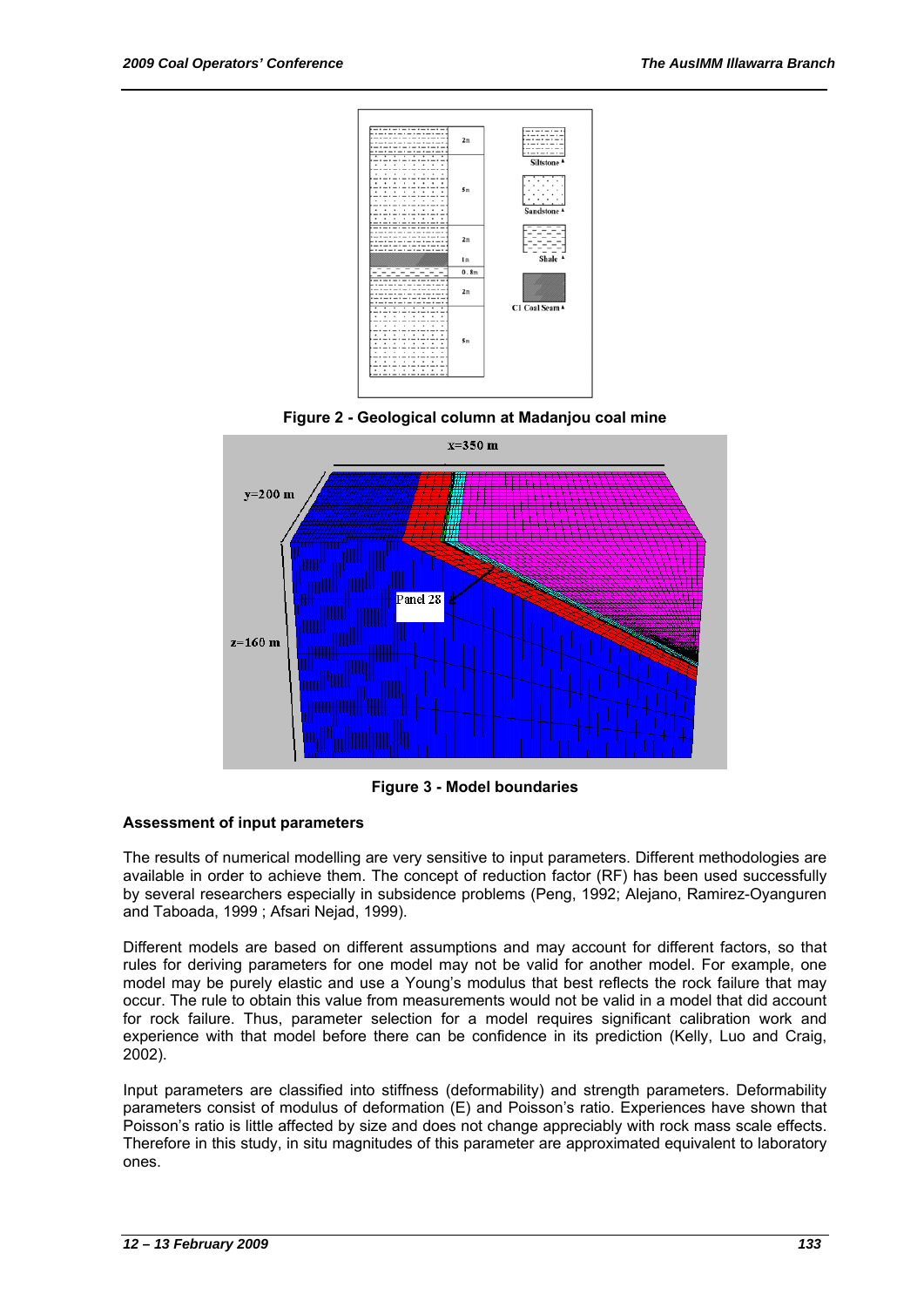Research has revealed that shape and magnitude of the subsidence trough are strongly dependent on both Young's (E) and shear (G) moduli. Thus, in this analysis, characterisation is performed in two steps. The first one, based upon empirical relationships, allows one to estimate the values of parameters roughly. The second one requires a benchmarking numeric procedure to estimate the final values.

There are some common empirical formulae for estimating the rock mass deformation modulus ( $E_{RM}$ ) from rock mass rating (RMR) and intact rock deformation modulus (E<sub>i</sub>) which are shown in Table 4 (Alejano, Ramirez-Oyanguren and Taboada, 1999 ; Afsari Nejad, 1999; Sonmez et al, 2006).

Starting from an intact rock Young's modulus of 2.2 GPa up to 4 GPa for the immediate and main roof (Table 3), and having RMR=30, then Ramamurthy equations have better agreement in comparison with others. Alejano, Ramirez-Oyanguren and Taboada (1999) used these formulae successfully. Ramamurthy equations result in reduction factors of one-fifth and one-fifty second for horizontal and inclined stratification, respectively. Therefore the range of one-fifth up to one-fifty second is selected as the initial reduction factor of Young's modulus. After back analysis and benchmarking, reduction factor of one-twentieth is considered in order to achieve the *in situ* pre-failure Young's module; ie according to Table 3,  $E_{RM}$  = 0.1 GPa up to 0.2 GPa.

According to different studies, the shear modulus of a stratified rock mass must be a small value. For instance, Afsari Nejad (1999) used G=E/15, Alejano, Ramirez-Oyanguren and Taboada (1999) used G=E/24 and Yao, Reddish and Whittaker (1993) used a value somewhat smaller. In this study, G was measured E/50 after running several models and using back analysis.

The Mohr-Coloumb behaviour model is isotropic, while in fact coal measures are anisotropic bodies. Furthermore, due to bedding planes in the coal measures, the post failure values of shear modulus (G) decrease more than the modulus of elasticity and consequently, the bulk modulus (K). Obviously a unique reduction to shear and bulk modulus for derivation of post failure properties can not explain the anisotropic behaviour of rock materials (Lloyd, Mohammad and Reddish, 1997). Thus, two different reduction factors were applied to bulk and shear modulus. After running several models, reduction factors of one-tenth for bulk modulus and one-fiftieth for shear modulus gave the best results.

#### **Initial stresses**

From the information held on the world stress map project it can be concluded that the principal horizontal stress direction is likely to be in a north east-south west (NE-SW) direction at Tabas coalfield. No information was available on the magnitude of in situ stresses except that K (ratio of horizontal stresses to vertical stresses) is larger than one. Therefore sensitivity analysis was carried

out in order to approximate the horizontal to vertical stress ratio  $\mathcal{L}(K = \frac{O_H}{N})$ *V*  $K = \frac{\sigma_H}{\sigma_H}$  $=\frac{\sigma_{H}}{2}$ ) for this region.

It is found that K=1.5 and K=2 have similar trend with each other while for K=2.5,  $S_{\text{max}}$  reduces significantly and its position shifts to the panel center, besides uplift of surface becomes abnormal. Therefore K is considered 1.5 with a good approximation in model (Figure 4).



**Figure 4 - Sensitivity analysis to initial stress**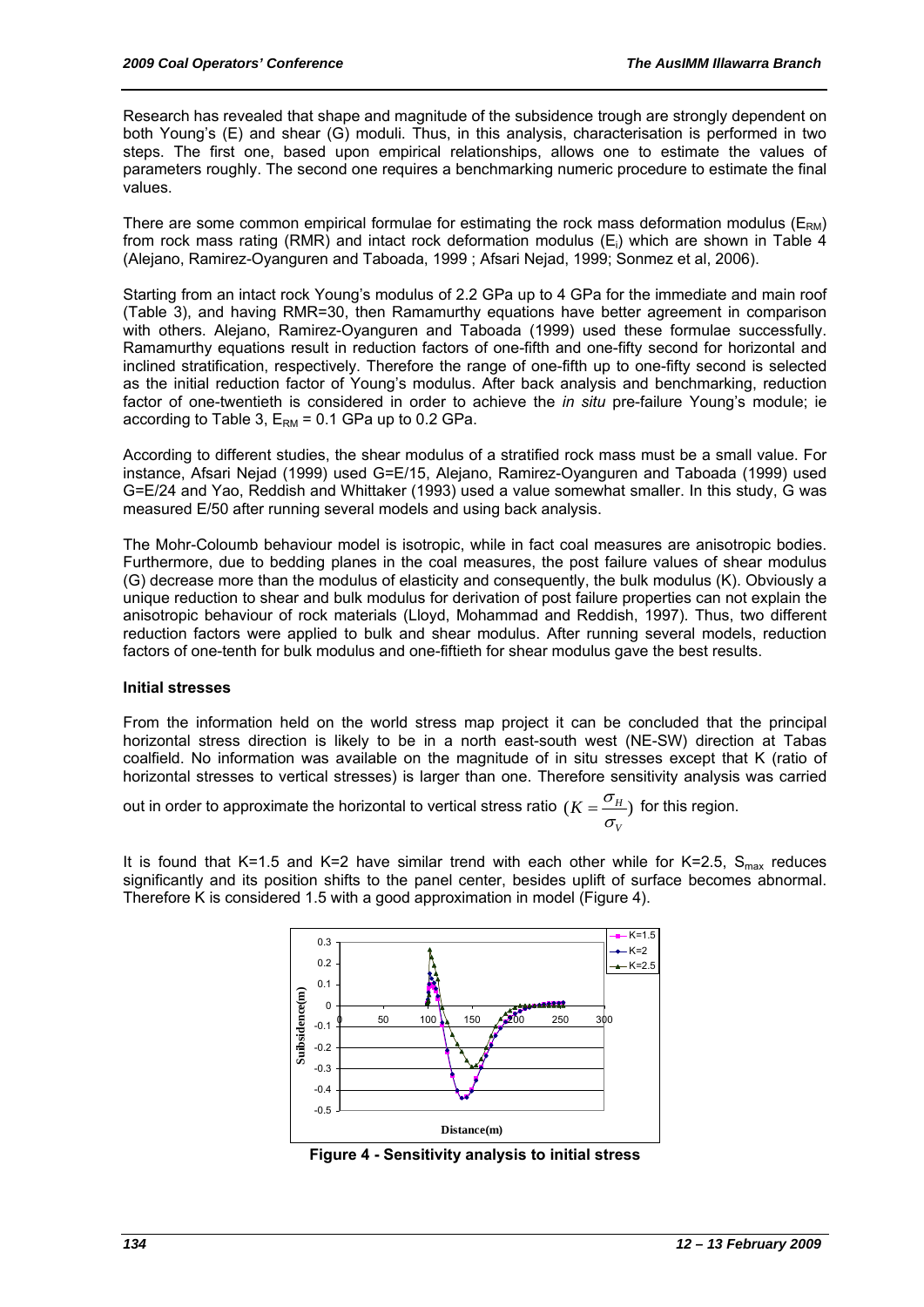The similar results between  $K=1.5$  and  $K=2$  might be due to horizontal stresses in practice being anisotropic and maximum horizontal stresses are nearly 1.4 times the minimum horizontal stresses, but this issue is not considered in the model because of data deficiency.

#### **Interpretation of the results**

The program was run up to obtaining the final results which is shown in Figure 5. It is observed that the predicted limit angle by FDM over the rise side has a good agreement with measured limit angle (nearly  $40^{\degree}$ ) while at the dip side, FDM predicts wider subsidence trough in comparison with measured one ie  $57^{\degree}$  vs  $49^{\degree}$  which is illustrated in Figure 6.

#### **Table 4- Empirical equations suggested for estimating the rock mass modulus of deformation (Sonmez et al, 2006; Alejano, Ramirez-Oyanguren and Taboada, 1999)**

| Originator(s)                        | Required<br>parameters | Limitations                                                | Equation                                                                                 |
|--------------------------------------|------------------------|------------------------------------------------------------|------------------------------------------------------------------------------------------|
| Bieniawski(1978)                     | <i>RMR</i>             | RMR > 50                                                   | $E_{RM} = 2RMR - 100(GPa)$                                                               |
| Serafim<br>and<br>Pereira(1983)      | RMR                    | $RMR \leq 50$                                              | $E_{BM} = 10^{(\frac{\Lambda W R - 10}{40})} (GPa)$                                      |
| Ramamurthy(198<br>6)                 | $E_i, RMR$             | horizontal<br>stratification<br>inclined<br>stratification | $E_{RM} = E_i e^{(0.0217 RMR - 2.17)}$<br>$E_{BM} = E_i e^{(0.0564 RMR - 5.64)}$         |
| Nicholson<br>and<br>Bieniwaski(1990) | $E_i, RMR$             |                                                            | $E_{RM} = E_i \left[ 0.0028 \text{ RMR}^2 + 0.9 \text{ exp}(\frac{RMR}{22.82}) \right]$  |
| Mitri et al(1994)                    | $E_i$ , RMR            |                                                            | $E_{RM} = E_i \bigg( 0.5(1 - (\cos(\frac{\pi.RMR}{100}))) \bigg)$                        |
| Sonmez et<br>al(2006)                | $E_i, RMR$             |                                                            | $(RMR-100)(100-RMR)$<br>$400 \exp(\frac{-RMR}{100})$<br>$E_{RM} = E_i \times 10^{\vert}$ |

Figure 7 compares predicted subsidence profiles by FDM, surveying and profile function method. The position of predicted S<sub>max</sub> by FDM completely coincides with surveying and profile function method. Therefore in shallow workings like this case (average depth=17.5 m), the position of  $S<sub>max</sub>$  shifts to rise side (shallower part) of the panel. This phenomenon is totally in contrast with deep seams in which point of  $S<sub>max</sub>$  shifts toward dip side of the panel. From this point of view, Parvadeh (Tabas) coalfields are exceptional.

Furthermore, predicted  $S_{\text{max}}$  by FDM is nearly three per cent less than the predicted  $S_{\text{max}}$  by surveying and profile function. Actually FDM neglects residual subsidence so it underestimates  $S<sub>max</sub>$  while the profile function predicts final subsidence basin.

Residual or time-dependent subsidence in this mine is roughly three per cent of maximum subsidence. On account of low depth, ground movements reach to the surface sooner than usual. Generally in longwall mining with caving, especially in shallow mines, the residual subsidence is almost negligible; vice versa in room and pillar method it has an outstanding role in creating the final subsidence profile (Peng, 1992).

Some uplift or upsidence (less than 10 cm) is created over the rise side and panel floor. It can be due to sequences of sandstone strata that behave like a beam in which one similar case has been reported in one of the Columbia's mines (Donnelly et al, 2001). In addition, due to very low depth of panel, cover load pressure may not be high enough for reconsolidation of gob material and accordingly uplift results. One of the advantages of FDM in comparison with profile function is its ability to figure the uplift at the surface or panel floor. No uplift is observed in measured profile provided by Asadi, Shahriar and Goshtasbi (2004) and Asadi et al (2005) because of their efforts were just focused on measuring downwards subsidence.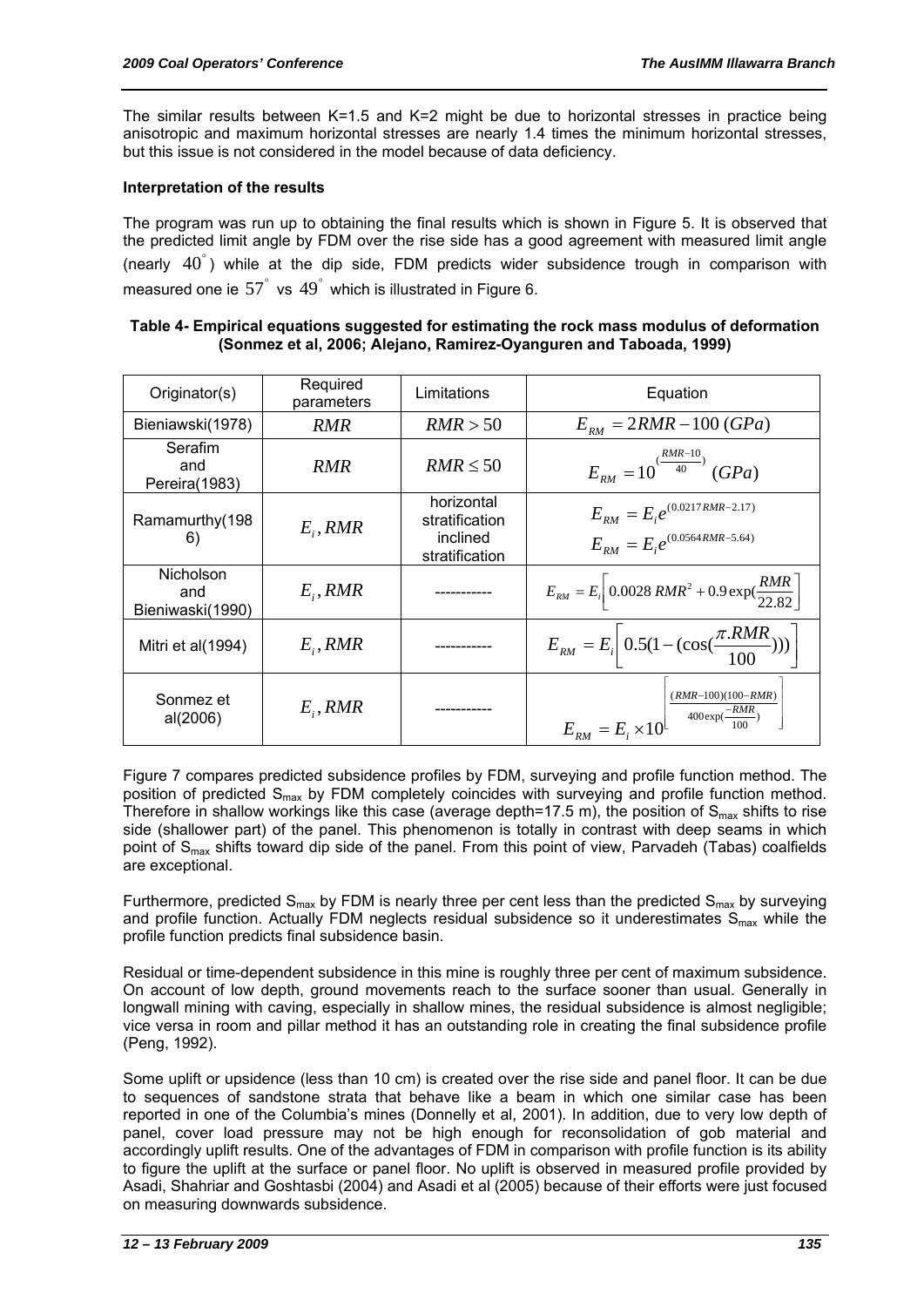





**Figure 6 - Angles of draw at the sides of panel No 28 located at Madanjou coal mine** 



**Figure 7 - Predicted subsidence profiles by FDM and profile function vs measured ones by surveying**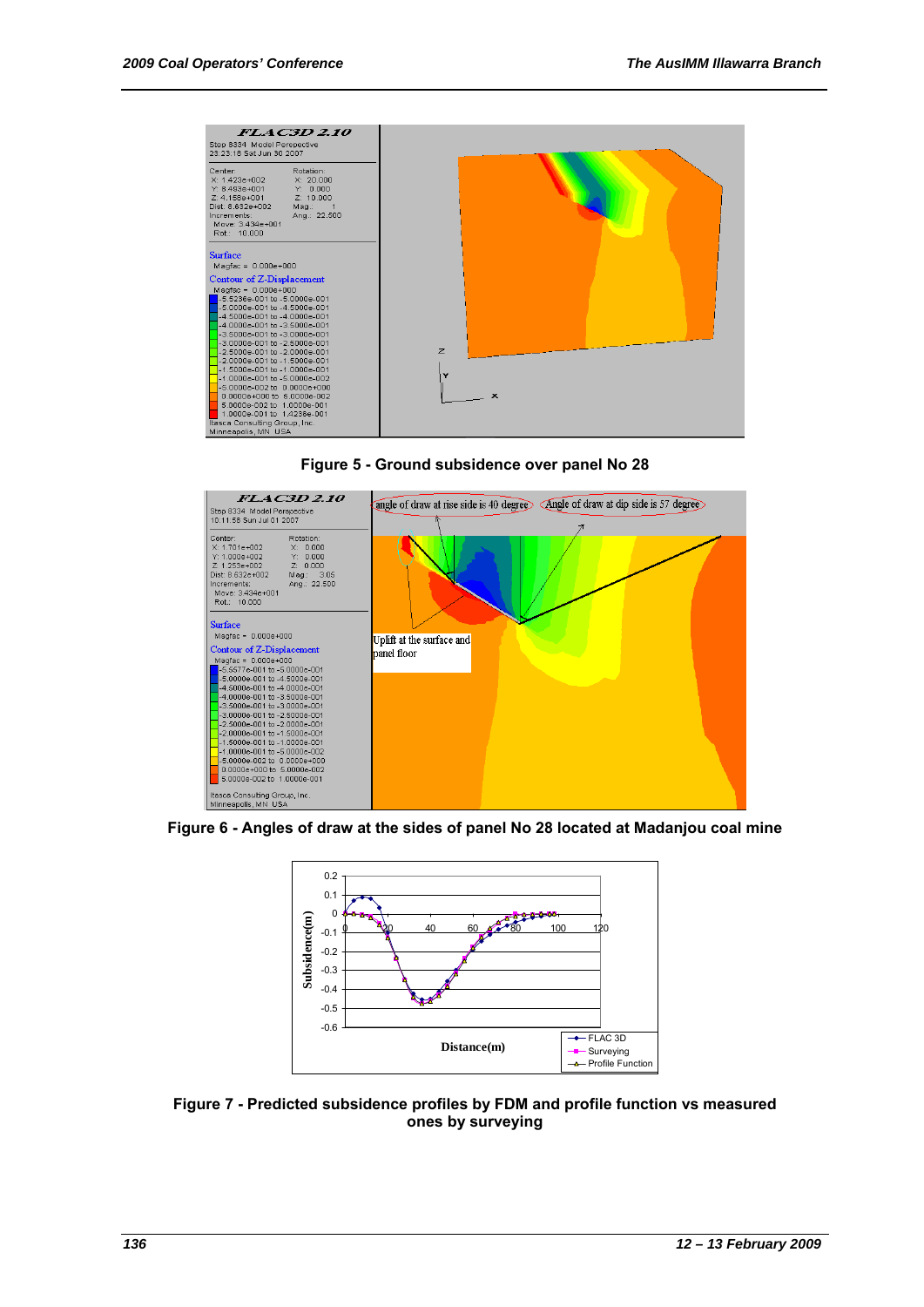#### **VALIDATION**

In order to ensure the reliability of the proposed numerical model, it has to be validated somewhere else in Parvadeh coalfield. For this purpose, Negin coal mine which is located north of Parvade 2 coalfield is selected. Geometry and characteristics of the simulated panel is shown in Table 5. Figure 8 shows the angles of draw at panel sides as well as flat bottom of subsidence trough due to supercritical dimensions of opening.

Figure 9 compares predicted subsidence profiles by FDM, surveying and profile function method. It is observed that similar to Madanjou coal mine, the predicted angle of draw at rise side has a good agreement with survey and profile function method. Conversely FDM predicts wider profile at the dip side. Furthermore FDM shows again some uplift at the surface which does not appear in surveying and profile function method. The position of  $S<sub>max</sub>$  predicted by FDM has been shifted a little toward the rise side and does not coincide exactly with profile function method. It seems that for steeper coal seams the model has to be calibrated.



**Figure 8 - Angles of draw at the sides of panel** 

#### **SENSITIVITY ANALYSIS**

In order to apply numerical models to real cases, in addition to calibration and validation, sensitivity analysis must be carried out on the parameters affecting the shape and magnitude of the subsidence trough (Alvarez Fernandez et al, 2005).

#### **Sensitivity analysis to panel width**

According to Figure 10, when the panel width is 8.5 m (W/H= 0.85), subsidence is about 200 mm and as the panel width increases to 17 m (W/H=1.47) subsidence reaches to 440 mm. By increasing the width to 25.5 m (W/H=1.96) it does not cause any increase in the  $S_{\text{max}}$  and just subsidence profile spreads laterally. It is concluded that critical width to depth ratio (W/H) is between 0.8 and 1.4. Furthermore increasing the panel width causes subsidence profile to be widen.

#### **Sensitivity analysis to seam depth**

Sensitivity analysis was done for three depths of 17 m (W/H=2.91), 50 m (W/H= 1) and 64 m (W/H=0.77) which is shown in Figure 11. It is observed that by increasing the depth, the ground surface uplift is reduced, and the subsidence profile becomes wider due to widening the area of influence. In addition, it is obvious that the critical width to depth ratio (W/H) is larger than one. Therefore according to results obtained from sensitivity analysis on depth and width of the panel, critical width to depth ratio range is between 1.0 and 1.4. According to Figures 10 and 12, subsidence due to mining of panels with similar W/H is equal.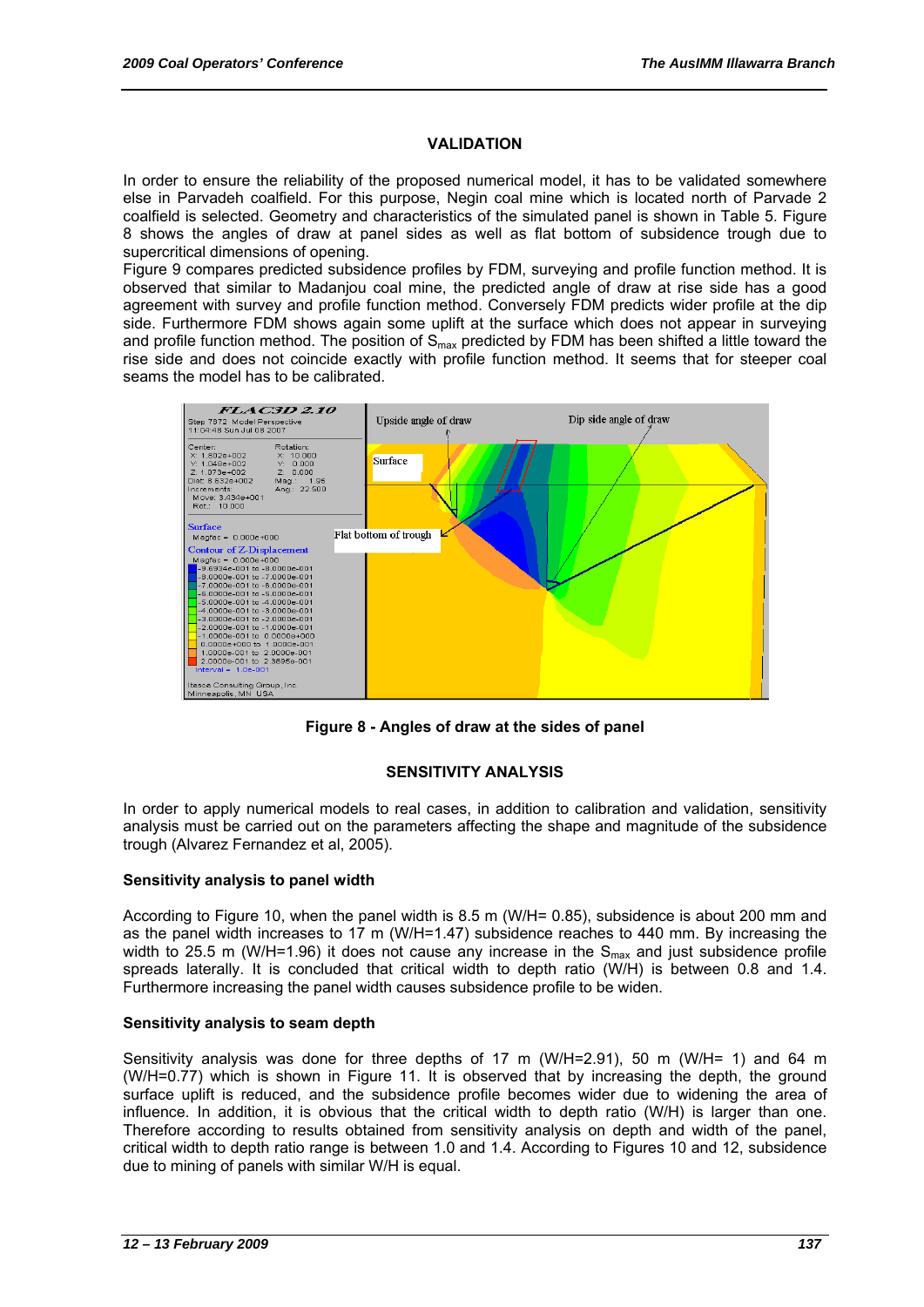

**Figure 9 - Predicted subsidence profiles by FDM and profile function method vs surveying** 

| Table 5 - Geometry and characteristics of the first panel of Negin coal mine |  |  |
|------------------------------------------------------------------------------|--|--|
|------------------------------------------------------------------------------|--|--|

| face length                 | 90 m                                         |  |
|-----------------------------|----------------------------------------------|--|
| dip angle of coal seam      | 30 <sup>o</sup>                              |  |
| dip side depth              | 62 m                                         |  |
| rise side depth             | 17 <sub>m</sub>                              |  |
| average depth               | 40 m                                         |  |
| extracted $C_1$ seam height | 1.7 <sub>m</sub>                             |  |
| mining method               | unmechanised shortwall mining with<br>caving |  |
| direction of mining         | along the strike                             |  |





**Figure 10 - Sensitivity analysis on panel width** 

**Figure 11 - Sensitivity analysis on seam depth** 

#### **CONCLUSIONS**

In this study, surface subsidence due to inclined very shallow coal seam mining of two underground coal mines in Parvadeh (Tabas) coalfield was simulated by FLAC<sup>3D</sup> code which is based on finite difference method (FDM). FDM results were compared with measured profile and profile function method. FDM underestimated  $S_{max}$  up to three per cent in comparison with surveying and profile function. The reason is that the residual subsidence is neglected in this research but the profile function method predicts final subsidence trough. Furthermore in both cases, FDM in contrast with measured profiles obtained by surveying and profile function method, predicted uplift over the panels rise side at the surface in which was confirmed by local observations. The reason that no uplift was observed in measured profile provided by Asadi, Shahriar and Goshtasbi (2004) and Asadi et al (2005) was due to their efforts just have been focused on measuring downwards subsidence.

The Position of  $S<sub>max</sub>$  in shallow coal seams shifted towards panel rise side which was totally in contrast with deep seam mining. Sensitivity analysis showed that by increasing the depth, this point gradually shifts toward the panel dip side. It was also found that critical width to depth ratio range is between 1.0 and 1.4 for both panels. This range is a little lower than the range of critical W/H ratio which has been found by National Coal Board of UK (1975). This might be related to very low depth situation of both panels.